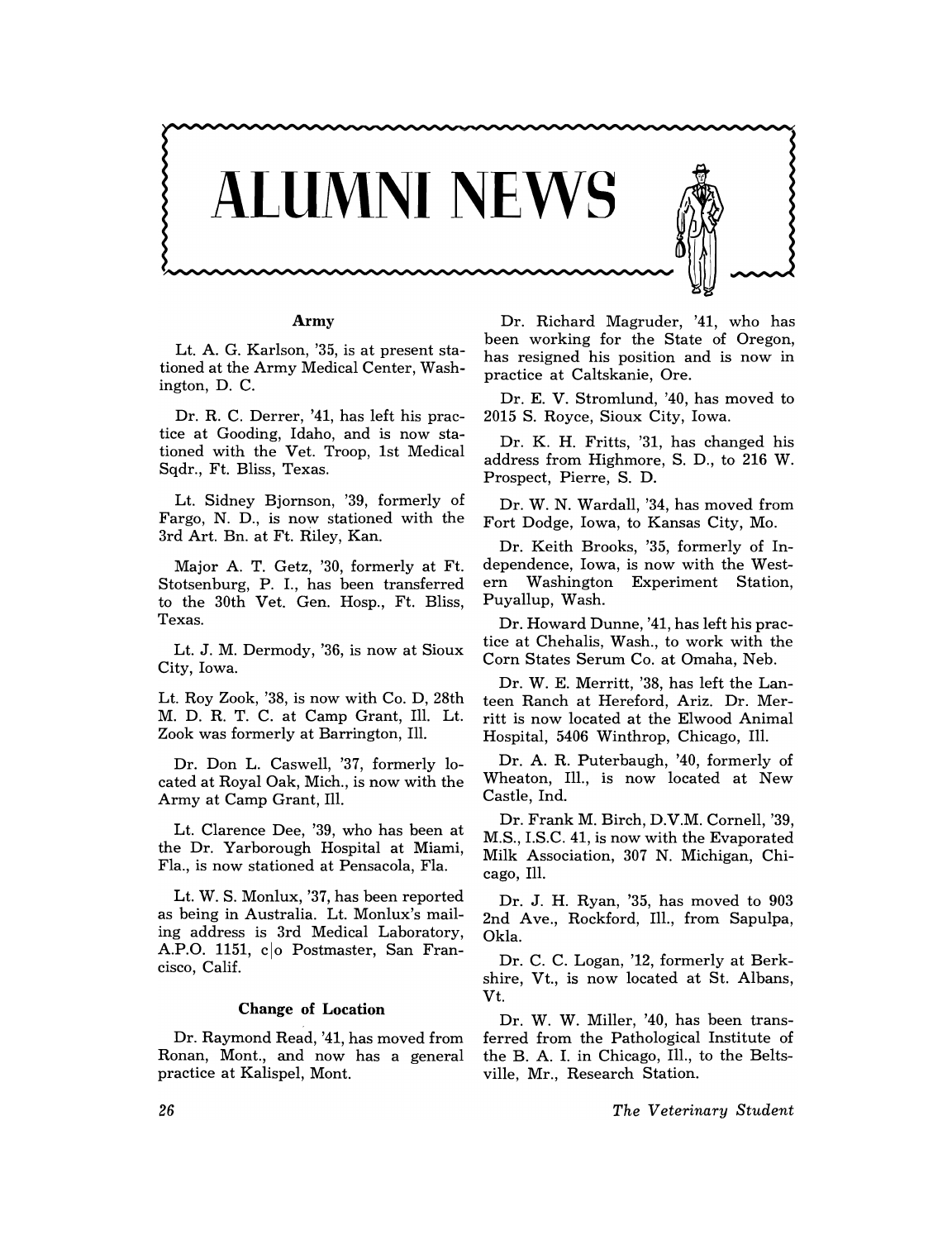Dr. L. Boxwell, '40, has moved from Nashua, Iowa, where he was in practice with Dr. F. C. Roach, to Cedar Falls, where he has taken over the practice of Dr. L. F. Bacon.

## Marriages

Dr. E. J. Capesius, '40, of Fenton, Iowa, was married to Miss Caroline Kipfer of Fenton on May 24.

Another marriage was that of Dr. J. O. Foss, '40, of the North Dakota Agricultural College, to Miss Mildred Casperson of Wolcott, N. D. The wedding took place June 23 in Wolcott.

## Class of 1942

Dr. Gordon Kruger is employed by the Eastern Illinois Livestock Improvement Cooperative. His address is 609 Church St., Champaign, Ill. Dr. Greg Raps, '40, also is a veterinarian for the cooperative.

Dr. Vernon Peterson has established a general practice at Colman, S. D.

Dr. Dale Field is assisting Dr. Wayne Riser in the latter's Small Animal Clinic in Des Moines, Iowa.

Dr. Hans Grell is working with the B. A. 1. in Omaha, Neb. Dr. Grell's address is 229 4th St., Council Bluffs, Iowa.

Dr. R. J. Ryan is practicing with Dr. J. C. Kaiser at Rockwell, Iowa.

Dr. Alfred Olson has established a practice at Morrison, Ill. His address is 103 S. Orange St.

Dr. Harold Held is practicing in Nashua, Iowa, with Dr. F. C. Roach.

Dr. James Wilson is in practice at Dodgeville, Wis.

Dr. D. F. McGill is located at Mt. Sterling, Il1., where he has taken over the practice of Dr. H. N. Holmes.

Dr. J. H. Moret has established a general practice at LeRoy, Ill.

*Summer, 1942* 

Dr. P. A. Ling is in practice at Lexington, Ill. On June **1,** Dr. and Mrs. Ling became the parents of a  $7\frac{1}{2}$  pound baby boy, Roger Ivan.

Dr. H. P. Jensen is practicing at Blairsburg, Iowa.

Dr. Donald Gilmore has been working in the Department of Animal Pathology at the University of Kentucky at Oil Center, Ky., under Dr. W. W. Dimock. Dr. Gilmore was due to be inducted into the Army on July 16.

Dr. H. H. Hoyt has accepted a position with the University of Wisconsin at Madison. On June 27, Dr. Hoyt was married to Miss Virginia Flagstad of Minneapolis, Minn.

Dr. Raymond Tobola has established a practice at Jackson, Minn.

Dr. Andrew Monlux is engaged in general practice at Woden, Iowa.

Dr. Eugene McClelland has established a practice at Pekin, Ill. Dr. McClelland was married in the formal gardens at Iowa State on June 2 to Miss Mary Mawdsley, '41.

Dr. George Keller is practicing at Montevideo, Minn.

Dr. A. C. Gathmann is working with the B. A. 1. in Omaha, Neb. Dr. Gathmann's address is 511 Franklin Ave., Council Bluffs, Iowa.

Dr. Donald Ward is employed in the small animal hospital of Dr. Burg Waddill at 1316 So. Broad Ave., New Orleans, La.

Dr. E. Christensen has taken over the practice of Dr. Charles Hanna, '37, at Scranton, Iowa. Dr. Hanna has been called to active service in the Army.

Dr. George Gitz is in practice at Davenport, Iowa.

Dr. C. T. Orton is located at Campbellsport, Wis.

Dr. L. T. Christensen has established a general practice at Hancock, Minn.

Dr. Leslie Moore is assisting Dr. F. E. Wyland at Terril, Iowa.